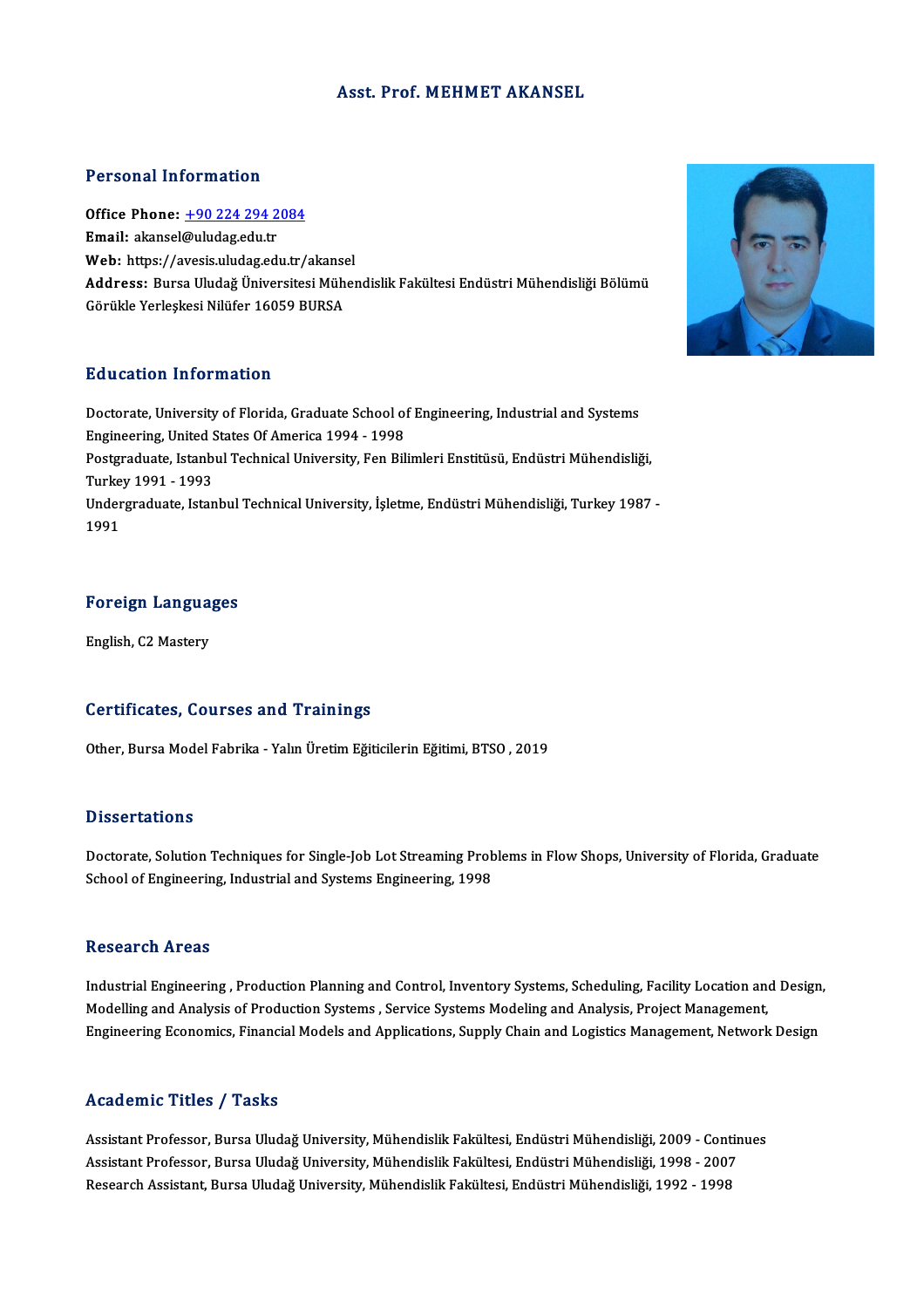## Courses

Courses<br>TEDARİK ZİNCİRİ YÖNETİMİ, Doctorate, 2016 - 2017, 2017 - 2018<br>PRODUCTİON BLANNİNC AND CONTROL LURDETRE de 1916 PRODUCTION PLANNING AND CONTROL I, Undergraduate, 2016 - 2017, 2017 - 2018<br>MÜHENDISLIK EKONOMISI, Postgraduate, 2016 - 2017, 2017 - 2018 TEDARIK ZINCIRI YÖNETIMI, Doctorate, 2016 - 2017, 2017 - 2018<br>PRODUCTION PLANNING AND CONTROL I, Undergraduate, 2016 - 20<br>MÜHENDİSLİK EKONOMİSİ, Postgraduate, 2016 - 2017, 2017 - 2018<br>ENVANTER SİSTEMI ERİNİN ANALİZİ, Bostg PRODUCTION PLANNING AND CONTROL I, Undergraduate, 2016 - 2017, 2017 -<br>MÜHENDISLIK EKONOMISI, Postgraduate, 2016 - 2017, 2017 - 2018<br>ENVANTER SISTEMLERININ ANALIZI, Postgraduate, 2016 - 2017, 2017 - 2018<br>PRODUCTION BLANNING MÜHENDİSLİK EKONOMİSİ, Postgraduate, 2016 - 2017, 2017 - 2018<br>ENVANTER SİSTEMLERİNİN ANALİZİ, Postgraduate, 2016 - 2017, 2017 - 2018<br>PRODUCTİON PLANNİNG AND CONTROL II, Undergraduate, 2016 - 2017, 2017 - 2018<br>TEDARİK ZİNCİ ENVANTER SİSTEMLERİNİN ANALİZİ, Postgraduate, 2016 - 2017, 2017<br>PRODUCTİON PLANNİNG AND CONTROL II, Undergraduate, 2016 - 201<br>TEDARİK ZİNCİRİ YÖNETİMİ, Postgraduate, 2016 - 2017, 2017 - 2018<br>LOCİSTİCS MANACEMENT, Undergrad PRODUCTION PLANNING AND CONTROL II, Undergraduate, 2016 - 20<br>TEDARIK ZINCIRI YÖNETIMI, Postgraduate, 2016 - 2017, 2017 - 2018<br>LOGISTICS MANAGEMENT, Undergraduate, 2016 - 2017, 2017 - 2018 LOGISTICS MANAGEMENT, Undergraduate, 2016 - 2017, 2017 - 2018<br>Advising Theses

Advising Theses<br>AKANSEL M., Capacity availability analysıs for a seaport company, Postgraduate, H.Güzey(Student), 2019<br>Akansel M. Bir Liman İslatmasi isin Katasite Veterlilik Analizi, Bestaraduate, H.Güzey(Student), 2019 11d v 1511g<br>AKANSEL M., Capacity availability analysis for a seaport company, Postgraduate, H.Güzey(Student), 2<br>Akansel M., Bir Liman İşletmesi için Katasite Yeterlilik Analizi, Postgraduate, H.Güzey(Student), 2019<br>AKANSEL AKANSEL M., Capacity availability analysis for a seaport company, Postgraduate, H.Güzey(Student), 2019<br>Akansel M., Bir Liman İşletmesi için Katasite Yeterlilik Analizi, Postgraduate, H.Güzey(Student), 2019<br>AKANSEL M., Eval Akansel M., Bir Liman İşletmesi için Katasite Yeterlilik Analizi, Postgraduate, H.Güzey(Student), 2019<br>AKANSEL M., Evaluation of lean production techniques through simulation method approach, Postgraduate,<br>İ.KIRBAŞ(Student AKANSEL M., Evaluation of lean production techniques through simulation method approach, Postgraduate,<br>İ.KIRBAŞ(Student), 2006<br>AKANSEL M., An application and project management under the resource-constraints, Postgraduate,

**I.KIRB**<br>AKAN<br>2005<br>AKAN AKANSEL M., An application and project management under the resource-constraints, Postgraduate, Ö.ATLI(Studen<br>2005<br>AKANSEL M., Scheduling production batches in supply chain management, Postgraduate, T.İNKAYA(Student), 2005

2005<br>AKANSEL M., Scheduling production batches in supply chain management, Postgraduate, T.İNKAYA(Student), 2005<br>AKANSEL M., Optimization approaches and applications in supply chain management, Postgraduate, D.YILMAZ(Stude AKAN<br>AKAN<br>2003<br>AKAN AKANSEL M., Optimization approaches and applications in supply chain management, Postgraduate, D.YILMAZ(Student),<br>2003<br>AKANSEL M., Management of bottleneck resources by the theory of constraints, Postgraduate, M.ÖZGÜR(Stud

AKANSEL M., Management of bottleneck resources by the theory of constraints, Postgraduate, M.ÖZGÜR(Student), 2001<br>Articles Published in Journals That Entered SCI, SSCI and AHCI Indexes

I. Coordinated scheduling of the transfer lots in an assembly-type supply chain: a genetic algorithm<br>I. Coordinated scheduling of the transfer lots in an assembly-type supply chain: a genetic algorithm cles I abli<br>Coordinat<br>approach<br>iNKAVA T Coordinated scheduli<br>approach<br>İNKAYA T., AKANSEL M.<br>IOUPNAL OF INTELLICE approach<br>İNKAYA T., AKANSEL M.<br>JOURNAL OF INTELLIGENT MANUFACTURING, vol.28, no.4, pp.1005-1015, 2017 (Journal Indexed in SCI)<br>Ontimal cantral of invantary assumulation in aslestive assembly prosesses.

- INKAYA T., AKANSEL M.<br>JOURNAL OF INTELLIGENT MANUFACTURING, vol.28, no.4, pp.1005-1015, 2017 (Jou<br>II. Optimal control of inventory accumulation in selective assembly processes
- JOURNAL OF INTELLIGENT MANU<br>Optimal control of inventory a<br>AKANSEL M., EMEL E., Hacioglu V.<br>INTERNATIONAL JOURNAL OF AD INTERNATIONAL JOURNAL OF ADVANCED MANUFACTURING TECHNOLOGY, vol.56, pp.729-742, 2011 (Journal Indexed in SCI) AKANSEL M., EMEL E., Hacioglu V. INTERNATIONAL JOURNAL OF ADVANCED MANUFACTURING TECHNOLOGY, vol<br>Indexed in SCI)<br>III.  $O(m2)$  algorithms for the two and three sublot lot streaming problem<br>Williams E.E. Tüfeksi S. Akansel M

## Indexed in SCI)<br>O(m2) algorithms for the two al<br>Williams E. F. , Tüfekçi S., Akansel M.<br>Production and Operations Manager Williams E. F. , Tüfekçi S., Akansel M.<br>Production and Operations Management, vol.6, no.1, pp.74-96, 1997 (Journal Indexed in SCI Expanded)

## Articles Published in Other Journals

- I. Proje Yönetiminde Zaman ve Maliyet Odaklı BütünleşikPlanlama Yaklaşımı ve Bir Uygulama<br>I. Proje Yönetiminde Zaman ve Maliyet Odaklı BütünleşikPlanlama Yaklaşımı ve Bir Uygulama<br>AKSOVA AKANSELM ATALAY G GAMLIBELA M. DİLA 220 - ABABACA AR OCHOI JOATALIB<br>Proje Yönetiminde Zaman ve Maliyet Odaklı BütünleşikPlanlama Yaklaşımı ve Bir Uy<br>AKSOY A., AKANSEL M., ATALAY C., ÇAMLIBEL A. M. , DİLARA Y., KESEROĞLU D., VANLIOĞLU S.<br>Journal of Entropropo Journal of Entrepreneurship and Innovation Management, vol.8, no.1, pp.1-20, 2019 (Other Refereed National Journals) AKSOY A., AKANSEL M., ATALAY C., ÇAMLIBEL A. M. , DİLARA Y., KESEROĞLU D., VANLIOĞLU S. Journal of Entrepreneurship and Innovation Management, vol.8, no.1, pp.1-20, 2019 (O<br>Journals)<br>II. Association of Organisational Stress with Fatigue in Operating Room Nurses<br>Almoed N. Almoed M. Yank H
- Journals)<br>Association of Organisation:<br>Akansel N., Akansel M., Yanık H.<br>International Journal of Caring ( Akansel N., Akansel M., Yanık H.<br>International Journal of Caring Sciences, vol.12, no.2, pp.627-638, 2019 (Refereed Journals of Other Institutions)

Akansel N., Akansel M., Yanık H.<br>International Journal of Caring Sciences, vol.12, no.2, pp.627-638, 2019 (Refereed Journals of Other Institutions)<br>III. A Comparison of SVM and Traditional Methods for Demand Forecasting International Journal of<br>A Comparison of SV<br>GÜZEY H., AKANSEL M.<br>International Journal of A Comparison of SVM and Traditional Methods for Demand Forecasting in a Seaport: A case study<br>GÜZEY H., AKANSEL M.<br>International Journal of Scientific and Technological Research, vol.5, no.3, pp.168-176, 2019 (Refereed Jou GÜZEY H., AKANSEL M.<br>International Journal of Scientific and Technological Research, vol.5, no.3, pp.168-176, 2019 (Refereed Journals of<br>Other Institutions)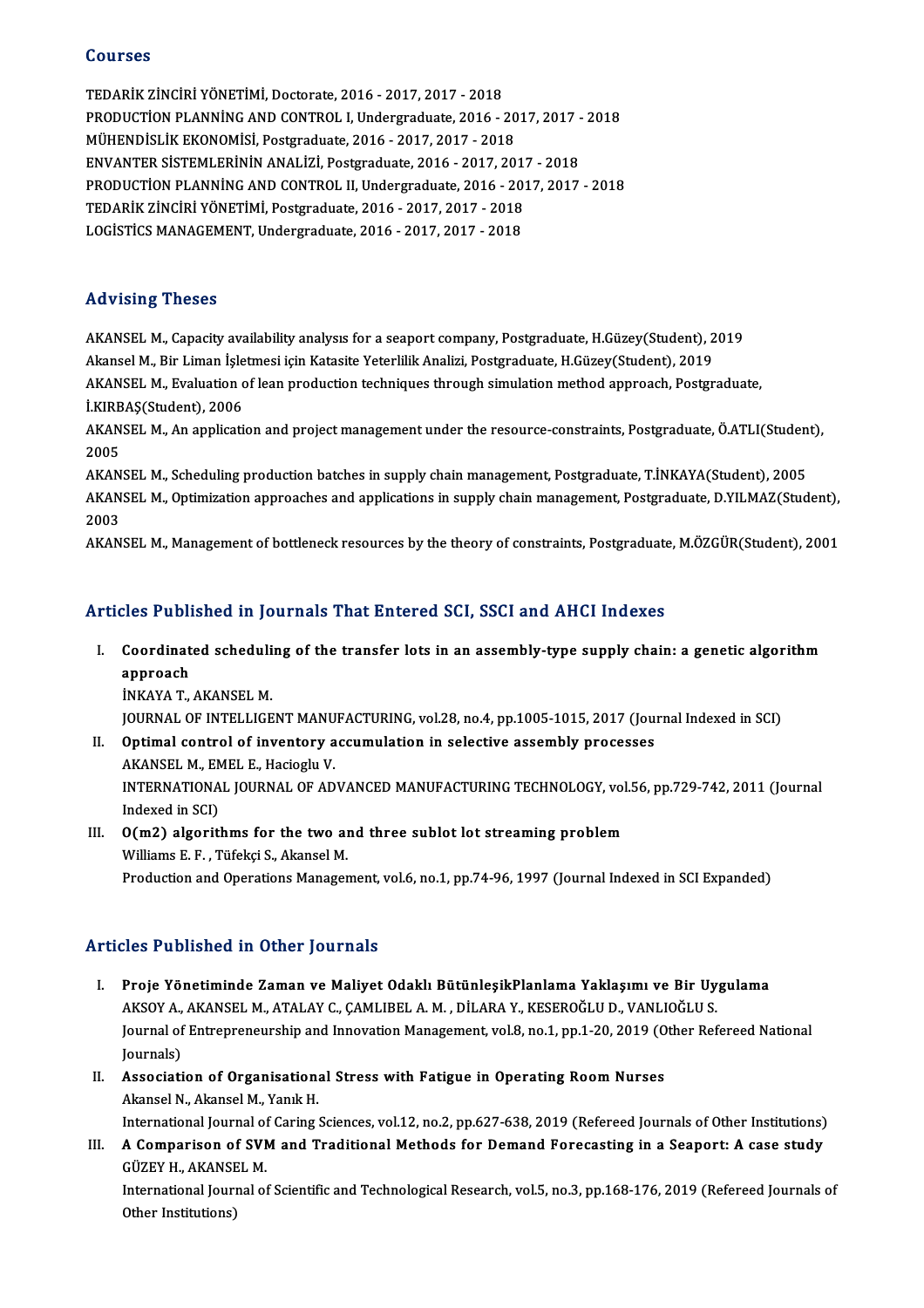- IV. Clustering-based Sales Forecasting in a Forklift Distributor **Clustering-based Sales Forecasting<br>PUSPITA P. E. , İNKAYA T., AKANSEL M.**<br>Uluslarares: Muhandislik Arastirma ve t Uluslararası Muhendislik Arastirma ve Gelistirme Dergisi, vol.11, no.1, pp.1-17, 2019 (Other Refereed National Iournals) PUSPITA P. E., İNKAYA T., AKANSEL M. Uluslararası Muhendislik Arastirma ve Gelistirme Dergisi, vol.11, no.1, pp.1-17, 2019<br>Journals)<br>V. Determination of Standard Times for Process Improvement: A Case Study<br>Akansel M. Yağmahan B. Emel E
- Journals)<br>Determination of Standard Ti<br>Akansel M., Yağmahan B., Emel E.<br>Clabel Journal of Business, Econo Determination of Standard Times for Process Improvement: A Case Study<br>Akansel M., Yağmahan B., Emel E.<br>Global Journal of Business, Economics and Management: Current Issues, vol.7, no.1, pp.62-68, 2017 (Refereed<br>Journals of Akansel M., Yağmahan B., Emel<br>Global Journal of Business, Eco<br>Journals of Other Institutions)

## Journals of Other Institutions)<br>Books & Book Chapters

- I. Satın alma ve Tedarik Zinciri Yönetimi IS & BOOK SHAPESIS<br>Satın alma ve Tedarik Zinciri Yönetimi<br>DÜZGÜN M., SAVAŞ A. T. , FIRAT D., TOPOYAN M., HATİPOĞLU C., UZEL AYDINOCAK E., AKANSEL M., TAŞER A., Satın alma ve Te<br>DÜZGÜN M., SAVA<br>BAYRAKTAR A. N.<br>Nobel Akademik V DÜZGÜN M., SAVAŞ A. T. , FIRAT D., TOPO)<br>BAYRAKTAR A. N.<br>Nobel Akademik Yayıncılık, Ankara, 2018<br>INDUSTRIAL, ENCINEERING ARRI ICA BAYRAKTAR A. N.<br>Nobel Akademik Yayıncılık, Ankara, 2018<br>II. INDUSTRIAL ENGINEERING APPLICATIONS IN OPERATING ROOMS<br>AKANSEL M. AKANSEL N
- Nobel Akademik Yayıncılık<br>INDUSTRIAL ENGINEER<br>AKANSEL M., AKANSEL N. AKANSEL M., AKANSEL N.<br>in: Nursing and Midwifery - Academician Publisher Scientific Researches Book, Fatma Eti ASLAN,Fatma Deniz SAYINER, Editor, Akademisyen Kitabevi, Ankara, pp.35-43, 2018

# SATINER, Editor, Akademisyen Kitabevi, Ankara, pp.55-45, 2018<br>Refereed Congress / Symposium Publications in Proceedings

Expected Congress / Symposium Publications<br>I. A Data Mining Based Forecasting Methodology<br>Elia Puenita B (NIXAVA T. AKANSEL M I. A Data Mining Based Forecasting Methodology<br>Eka Puspita P., İNKAYA T., AKANSEL M. 2018 INFORMS InternationalConference,Taipei,Taiwan,17 -20 June 2018 Eka Puspita P., İNKAYA T., AKANSEL M.<br>2018 INFORMS International Conference, Taipei, Taiwan, 17 - 20 June 2018<br>II. BİR ENDÜSTRİYEL DONANIM ÜRETİCİSİ İÇİN BÜTÜNLEŞİK PROJE TEKLİF HAZIRLAMA VE<br>YÖNETİMSİSTEMİ CELİSTİRİLMESİ 2018 INFORMS International Conference<br>BİR ENDÜSTRİYEL DONANIM ÜRET<br>YÖNETİMSİSTEMİ GELİŞTİRİLMESİ<br>AKSOVA AKANSEL MATALAY GAYAS BİR ENDÜSTRİYEL DONANIM ÜRETİCİSİ İÇİN BÜTÜNLEŞİK PROJE TEKLİF HAZIRLAI<br>YÖNETİMSİSTEMİ GELİŞTİRİLMESİ<br>AKSOY A., AKANSEL M., ATALAY C., YAŞAR D., KESEROĞLU D., ÇAMLIBEL A. M. , VANLIOĞLU S.<br>7. III USAL LOUSTIK VE TEDARIK Zİ YÖNETİMSİSTEMİ GELİŞTİRİLMESİ<br>AKSOY A., AKANSEL M., ATALAY C., YAŞAR D., KESEROĞLU D., ÇAMLIBEL A. M. , VANL<br>7. ULUSAL LOJİSTİK VE TEDARİK ZİNCİRİKONGRESİ, Bursa, Turkey, 3 - 05 May 2018<br>Glustaning Basad Salas Forosasting AKSOY A., AKANSEL M., ATALAY C., YAŞAR D., KESEROĞLU D., ÇAML<br>7. ULUSAL LOJİSTİK VE TEDARİK ZİNCİRİKONGRESİ, Bursa, Turkey,<br>III. Clustering-Based Sales Forecasting in a Forklift Distributor<br>PUSPITA B. E., İNKANA T. AKANSEL III. Clustering-Based Sales Forecasting in a Forklift Distributor PUSPITA P.E., İNKAYA T., AKANSEL M. Clustering-Based Sales Forecasting in a Forklift Distributor<br>PUSPITA P. E. , İNKAYA T., AKANSEL M.<br>37. Yöneylem Araştırması ve Endüstri Mühendisliği Kongresi, İstanbul, Turkey, 5 - 07 July 2017<br>A Prief Literature Sunyay On PUSPITA P. E. , İNKAYA T., AKANSEL M.<br>37. Yöneylem Araştırması ve Endüstri Mühendisliği Kongresi, İstanbul, Turkey, 5 - 07 July 2017<br>IV. A Brief Literature Survey On Industrial Engineering Applications in Operating Roo 37. Yöneylem Araştırması<br>**A Brief Literature Surv**<br>AKANSEL M., AKANSEL N.<br><sup>9th FODNA Congress Bod</sup> IV. A Brief Literature Survey On Industrial Engineering Applications in Operating Rooms<br>AKANSEL M., AKANSEL N.<br>8th EORNA Congress, Rodos, Greece, 4 - 07 May 2017 AKANSEL M., AKANSEL N.<br>8th EORNA Congress, Rodos, Greece, 4 - 07 May 2017<br>V. Determination of the effect of Organizational stress on the Fatigue of Operating Room Nurses<br>AKANSEL N. AKANSEL M. Yank H. 8th EORNA Congress, Rodos, Greec<br>Determination of the effect of (<br>AKANSEL N., AKANSEL M., Yanık H.<br>9th FOPNA Congress, Bedes, Creec Determination of the effect of Organizational str<br>AKANSEL N., AKANSEL M., Yanık H.<br>8th EORNA Congress, Rodos, Greece, 4 - 07 May 2017<br>Determination of Standard Times for Prosess In AKANSEL N., AKANSEL M., Yanık H.<br>8th EORNA Congress, Rodos, Greece, 4 - 07 May 2017<br>VI. Determination of Standard Times for Process Improvement A Case Study<br>AKANSEL M., YAĞMAHAN B., EMEL E. 8th EORNA Congress, Rodos, Greece, 4 - 07 May 2017 Determination of Standard Times for Process Improvement A Case Study<br>AKANSEL M., YAĞMAHAN B., EMEL E.<br>5th World Conference on Business, Economics and Management (BEM 2016), 12 - 14 May 2016<br>Managing the Traffic of Componen VII. Managing the Traffic of Component Packaging between a Major Automotive Manufacturer and Its<br>Suppliers The Process of Moving to the RFID Practice 5th World Conference on Business, Economics and Managem<br>Managing the Traffic of Component Packaging between<br>Suppliers The Process of Moving to the RFID Practice<br>AKANSEL M. Vagmaban P AKANSEL M., Yagmahan B.

13th International Logistics and Supply Chain Congress, İzmir, Turkey, 22 - 23 October 2015

VIII. Managing the Traffic of Component Packaging Between a Major Automotive Manufacturer and Its Suppliers The Process of Moving to the RFID Practice AKANSEL M., YAĞMAHAN B., İŞBARALI Ö., TARKIN S., MOUSTAFA M., YURTOĞLU I. 13th International Logistics and Supply Chain Congress, İzmir, Turkey, 22 - 23 October 2015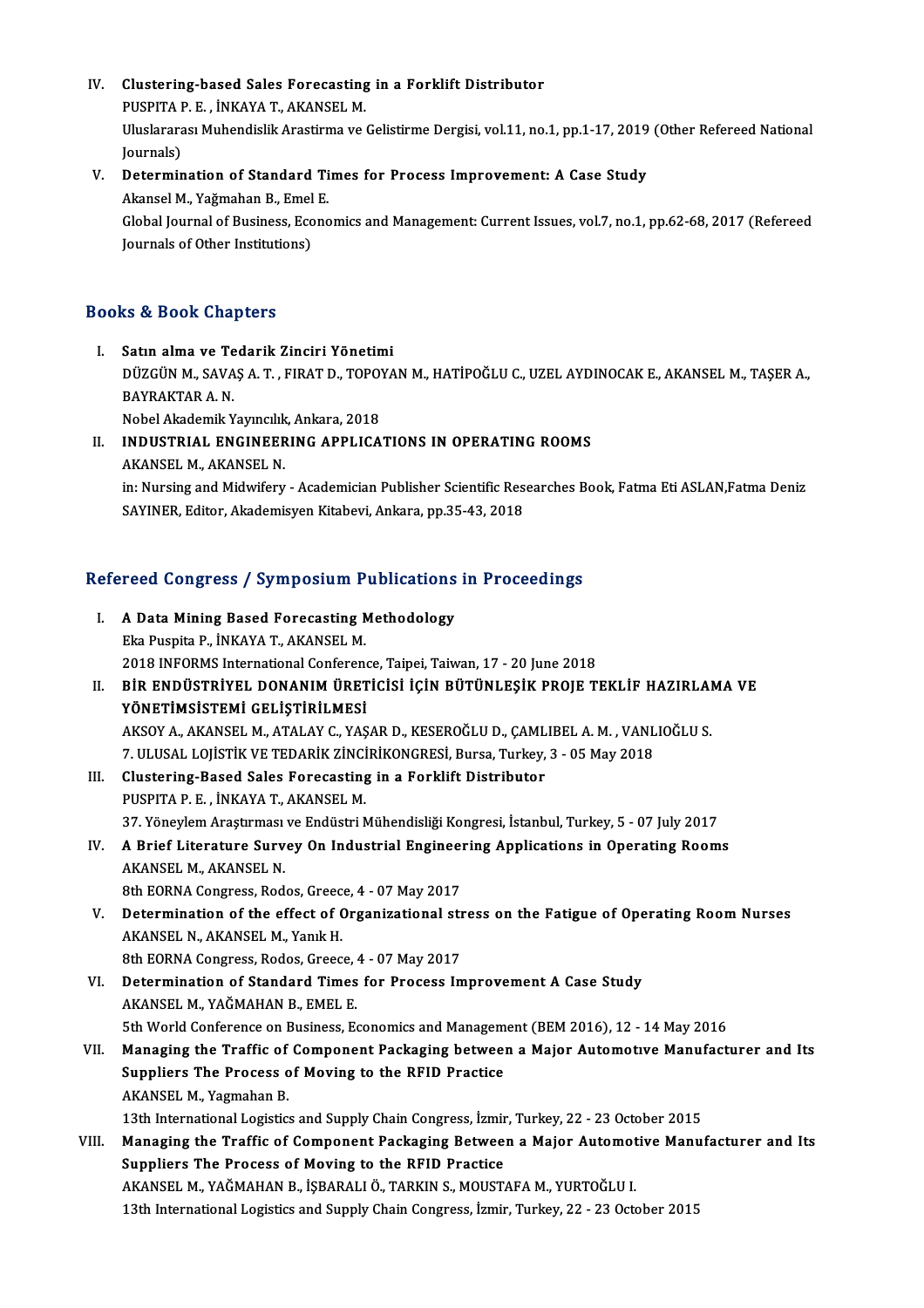| IX.    | Bir Dağıtım Ağında Tedarikçi Kontrollü Envanter YönetimPolitikası Bileşenlerinin Benzetim                             |
|--------|-----------------------------------------------------------------------------------------------------------------------|
|        | Yaklaşımıyla Belirlenmesi                                                                                             |
|        | AKANSEL M., CAVDUR F., ORBAK A.Y.                                                                                     |
|        | 34. Yöneylem Araştırması ve Endüstri Mühendisliği Kongresi YAEM2014, Bursa, Turkey, 25 - 27 June 2014, pp.126-<br>127 |
| X.     | Bir Otomotiv Ana Sanayi Firmasında Değişen Üretim Planına Bağlı Ambar İçi Yerleşim ve Parça                           |
|        | Dağıtım Rotalaması Optimizasyonu                                                                                      |
|        | Arı B., Yavuz E. C., Durmuş S., ORBAK A. Y., AKANSEL M.                                                               |
|        | Yöneylem Araştırması ve Endüstri Mühendisliği 32. Ulusal Kongresi (YAEM2012), İstanbul, Turkey, 20 - 22 June          |
|        | 2012, pp 119                                                                                                          |
| XI.    | Benzetim Destekli Üretim Planlama ile Üretim Hattı Verimliliğinin Artırılması                                         |
|        | ALBAYRAK B., KENDİR S. Z., KÜÇÜKİSLAMOĞLU B. K., YURDAKUL G., YAĞMAHAN B., AKANSEL M.                                 |
|        | YA/EM'2010-Yöneylem Araştırması/Endüstri Mühendisliği 30. Ulusal Kongresi, İstanbul, Turkey, 7 - 08 June 2010         |
| XII.   | An integrated simulation based nonlinear integer programming approach for minimization of                             |
|        | surplus inventory in selective assembly                                                                               |
|        | EMEL E., AKANSEL M., HACIOĞLU V.                                                                                      |
|        | EURO Conference 2009, Bonn, Germany, 5 - 08 July 2009                                                                 |
| XIII.  | Bir Üretim Atölyesinde Kapasite Kullanımını İyileştirecek Yönetim Parametrelerini Belirlemek                          |
|        | Amacıyla Benzetim Yaklaşımının Uygulanması                                                                            |
|        | KIRBAŞ İ., AKANSEL M.                                                                                                 |
|        | Ulusal YA/EM Kongresi, İzmir, Turkey, 8 - 10 July 2007                                                                |
| XIV.   | Kaynak Kısıtları Altında Proje Çizelgeleme Problemine Bir Tabu Arama Yaklaşımı                                        |
|        | ATLI Ö., AKANSEL M.                                                                                                   |
|        | 25. Ulusal YA/EM Kongresi, İstanbul, Turkey, 5 - 07 July 2005                                                         |
| XV.    | İki Aşamalı Montaj Tipi bir Tedarik Zincirinde Çizelgeleme Bir Genetik Algoritma Yaklaşımı                            |
|        | <b>İNKAYA T., AKANSEL M.</b>                                                                                          |
|        | 25. Yöneylem Araştırması ve Endüstri Mühendisliği Ulusal Kongresi, İstanbul, Turkey, 4 - 06 July 2005                 |
| XVI.   | Yalın Üretim Sistemlerinin İşbilimsel Gereksinimlerinin Değerlendirilmesi<br>AKANSEL M.                               |
|        | 10. Ulusal Ergonomi Kongresi, Bursa, Turkey, 7 - 09 October 2004                                                      |
| XVII.  | Akış Atölyesinde Kesikli Parti Bölme Problemi için Bir Genetik Algoritma Yaklaşımı                                    |
|        | AKANSEL M., İNKAYA T.                                                                                                 |
|        | 24. Yöneylem Araştırması ve Endüstri Mühendisliği Ulusal Kongresi, Adana, Turkey, 15 - 18 June 2004, pp.76-78         |
| XVIII. | Pres Hatlarında Çevrim Süreleri ve Parti Büyüklüklerinin Belirlenmesi ve İşgücü Dengeleme                             |
|        | INKAYA T., AKANSEL M., EMEL E.                                                                                        |
|        | III. Ulusal Üretim Araştırmaları Sempozyumu, İstanbul, Turkey, 19 - 20 April 2003, pp.546-551                         |
| XIX.   | Kısıtlar Teorisinde Tampon Büyüklüklerinin Belirlenmesi                                                               |
|        | TEZCAN M. Ö., AKANSEL M.                                                                                              |
|        | YA/EM Ulusal Kongresi, Ankara, Turkey, 1 - 03 July 2001                                                               |
| XX.    | Akış Tipi Atölyelerde İş Partisi Bölme Problemi                                                                       |
|        | AKANSEL M., TÜFEKÇİ S.                                                                                                |
|        | YA/EM Ulusal Kongresi, Ankara, Turkey, 15 - 18 June 1998                                                              |
| XXI.   | Single-Job Lot Streaming in Flow Shops                                                                                |
|        | AKANSEL M., TÜFEKÇİ S.                                                                                                |
|        | 7th IIE Research Conference, Banff, Alberta, Canada, 1 - 03 May 1998                                                  |
| XXII.  | Solution Techniques for Lot Streaming Problems with Setups                                                            |
|        | AKANSEL M., TÜFEKÇİ S.                                                                                                |
|        | International Conference on Industry, Engineering and Management Systems, Cocoa Beach, FL, United States Of           |
|        | America, 13 - 15 March 1998                                                                                           |
| XXIII. | Advancements on the Solution of the Single Job Lot Streaming Problem in Flow Shops                                    |
|        | AKANSEL M., TÜFEKÇİ S.                                                                                                |